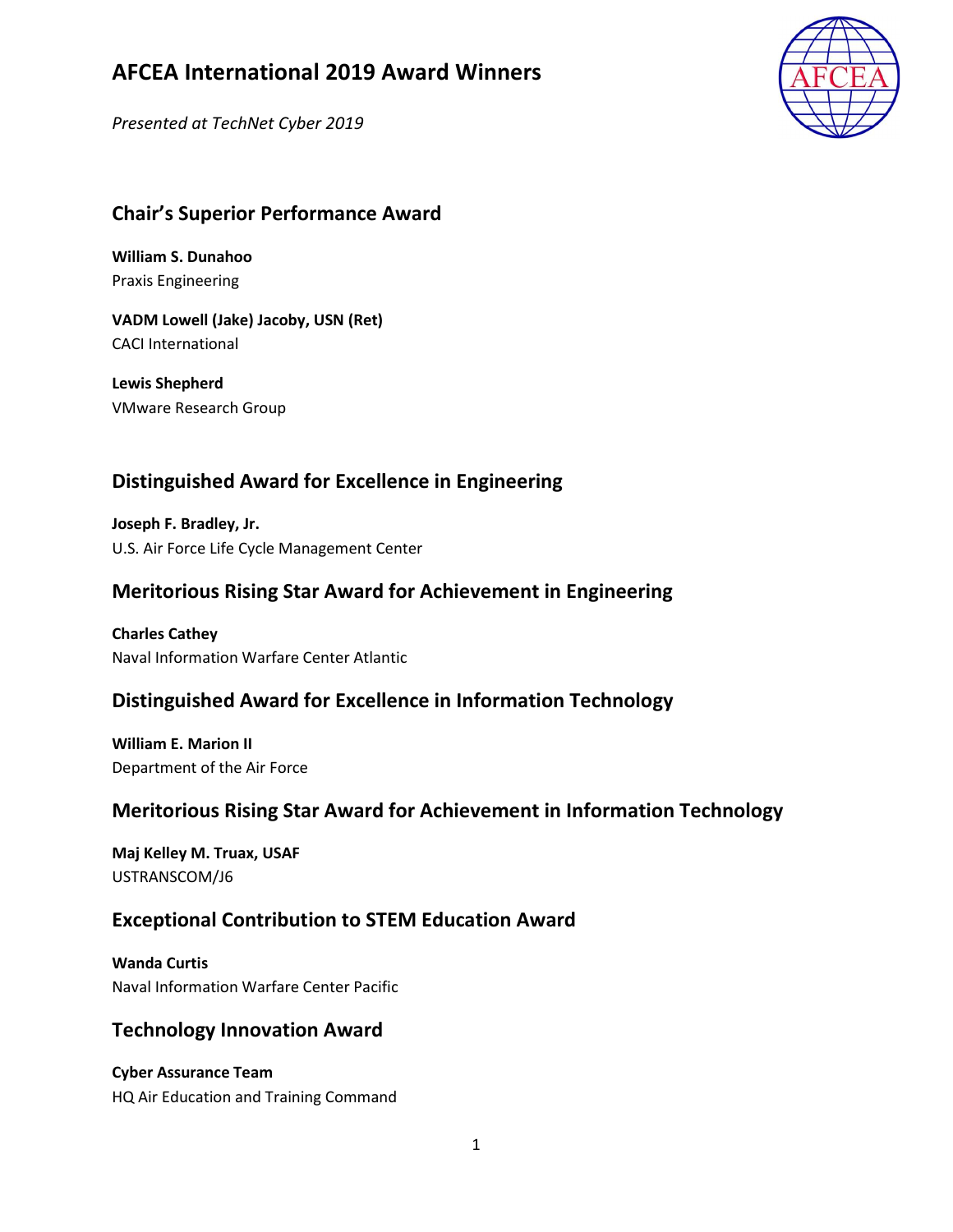

## Small Business of the Year

USmax Corporation

## Small Business Person of the Year Award (Industry)

Chris Cusano Blue Triangle Consulting

### Small Business Person of the Year Award (Government)

Sonya DeLucia Office of Small Business Programs, Aberdeen Proving Ground

### Small Business Advocate

Ludmilla Parnell General Dynamics Information Technology

# Charlie Allen Award for Distinguished Intelligence Service

Chris Inglis

### Meritorious Service to the Intelligence Community Award

IS1 Gary Gonzalez, USCG United States Coast Guard

# John T. Mendoza

625th Air Communications Squadron/AF Insider Threat Hub

### Sparky Baird Award

#### Nicola Whiting

Titania

"Cyberspace Triggers a New Kind of Arms Race", SIGNAL Magazine, February 2018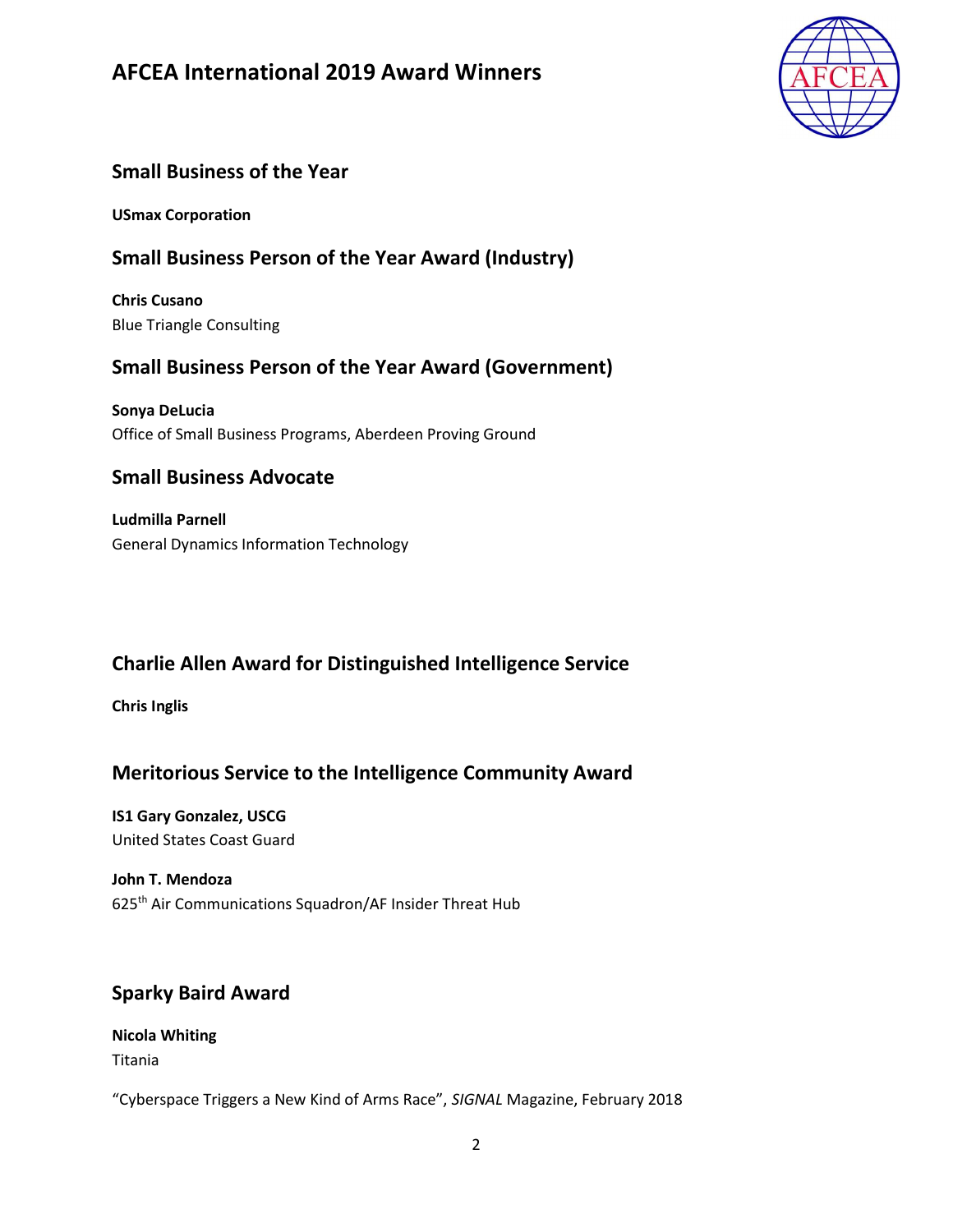

## Admiral Jon L. Boyes Medal for Distinguished Service to AFCEA

Michael J. Varner Great Plains-Rocky Mountain Region

## General James M. Rockwell AFCEAN of the Year

Harri Larsson Senarion Nordic Region

#### Leadership Award

Patrick E. Dagle Georgia Tech Research Institute Lexington-Concord Chapter

Tamara F. Greenspan Oracle Corporation Northern Virginia Chapter

Col Richard A. Lipsey, USAF (Ret) Lipsey Cyber Consulting Alamo AFCEA

Chi-Lai Poon Array Information Technology Northern Virginia Chapter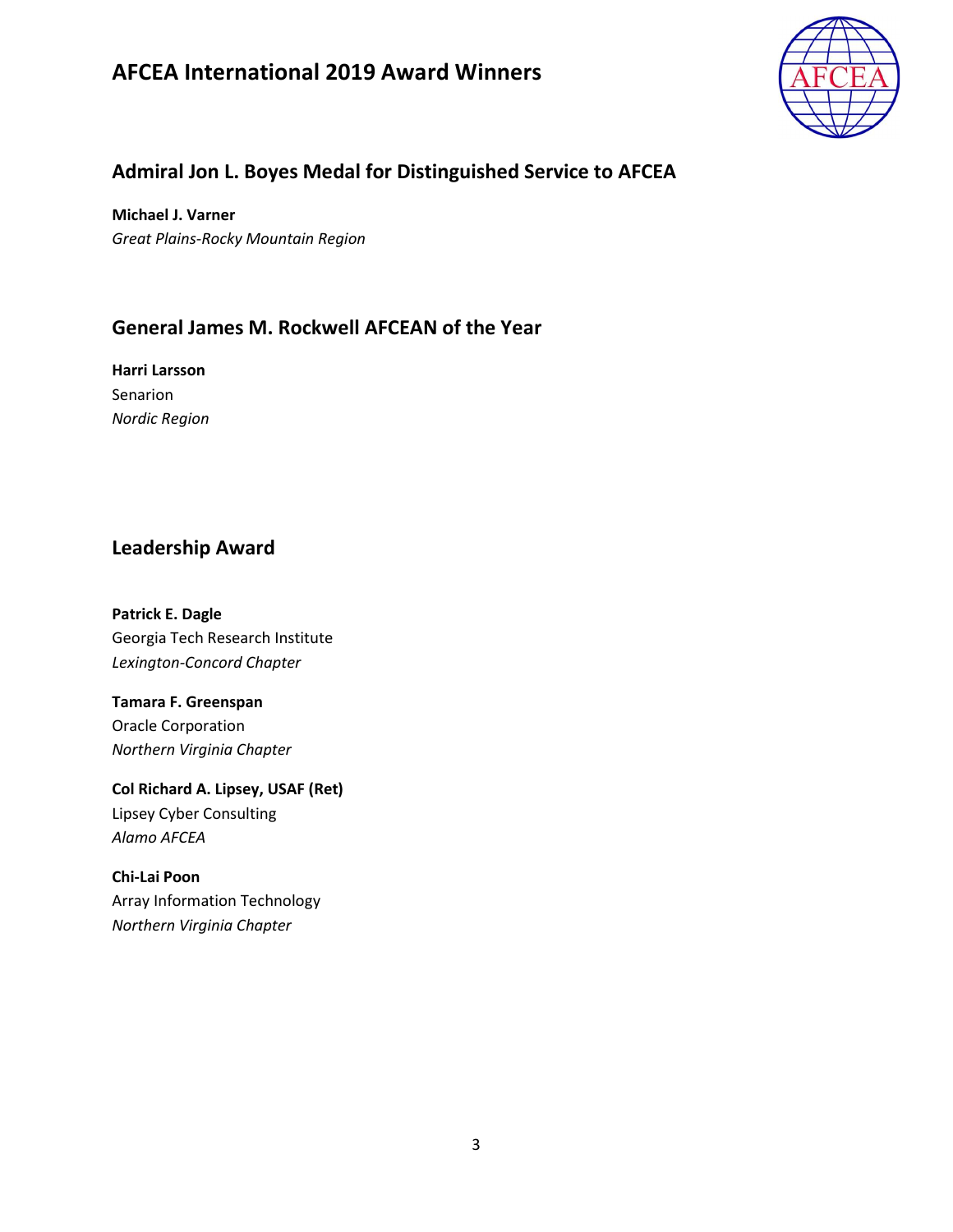#### Medal of Merit

Jeff Bloom Waimanalo Blooms AFCEA Hawaii

CDR Neil Bourassa, USN (Ret) Avineon, Inc. Hampton Roads Chapter

Larry D. Davidoff The Boeing Company Los Angeles Chapter

David Dodds Integrated Computer Solutions Inc. Dayton-Wright Chapter

Lt Col Michael "Lane" Gilchrist, Jr., USAF (Ret) Alpha Omega Group, LLC Los Angeles Chapter

Brenda Howard Raytheon Corporation Augusta-Fort Gordon Chapter

Lt Col Vanessa Johnson, USAF (Ret) Rocky Mountain Chapter

MGen Jan Kase Military Office, President of the Czech Republic Czech Chapter

David J. Kovach Telos Corporation Alamo AFCEA

CAPT Bill Krayer, USN (Ret) 1010 Technology LLC Northern Virginia Chapter

MGen (Ret) Miguel Leitao AFCEA Portugal

Walter Lewis Exeter Government Services South Florida Chapter

Marilyn Moysey Systek Technologies Inc. Belvoir Chapter

Col Rod Pohlmann, USAF (Ret) Rocky Mountain Chapter

Col António R. Salvado Portuguese Army Portugal Chapter

Maj Katherine Stowe, USAF USAF Life Cycle Management Center Lexington-Concord Chapter

Adrianna Templeton-Jones Bering Straits Native Corporation Dayton-Wright Chapter

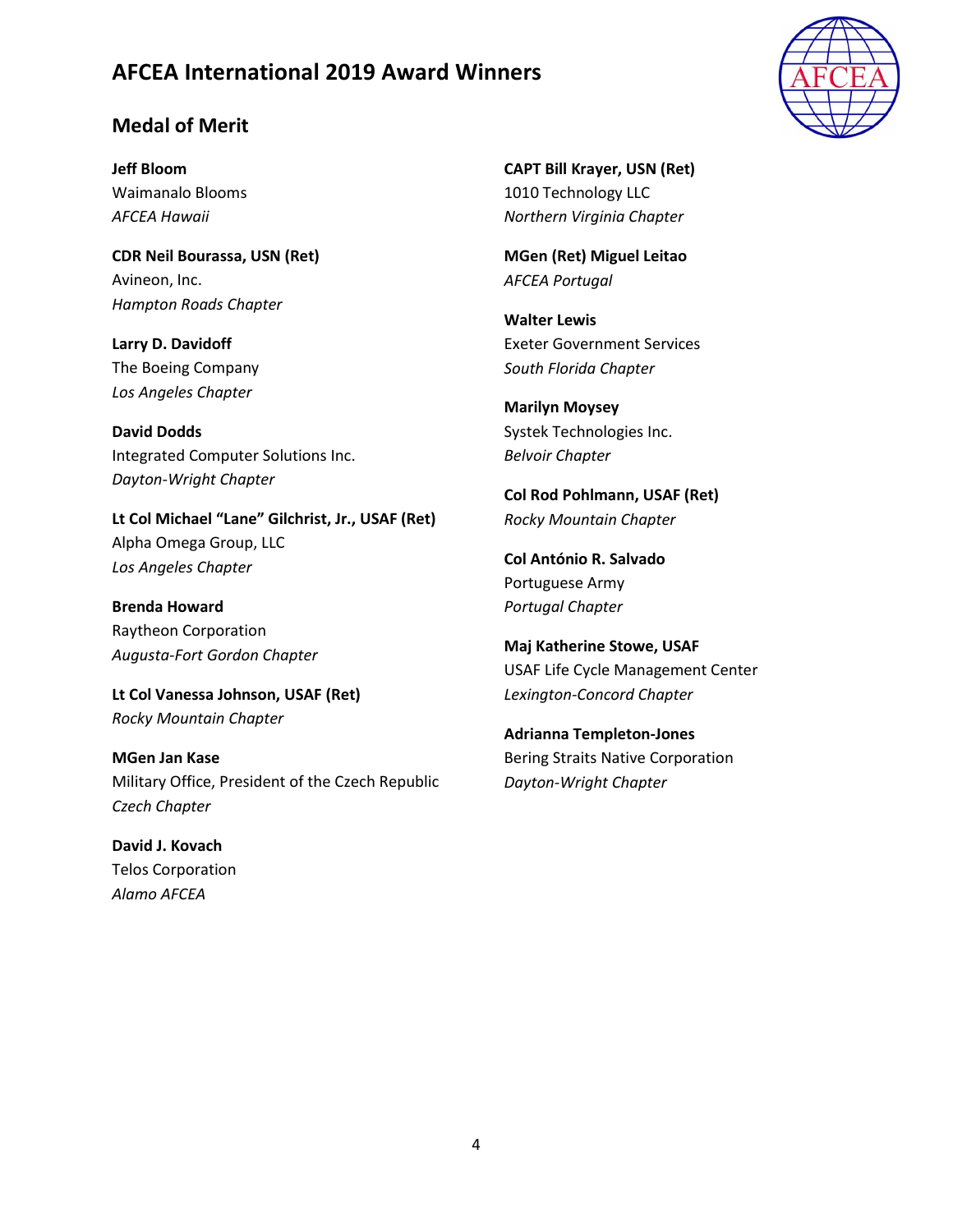

#### Meritorious Service Award

Lt Col Raymond H. Chester, Jr., USAF USSTRATCOM Greater Omaha Chapter

Joshua Copeland General Dynamics Information Technology ArkLaTex Chapter

Matthew John Darnell Integrated ComTel AFCEA Hawaii

Sheena Freeman Belvoir Chapter

Joe Haulton Tampa-St. Petersburg Chapter

Ivan M. Johnson Novel Applications of Vital Information Inc. Belvoir Chapter

Kevin Kaufman Verizon Kaiserslautern Chapter

Alisha Kelly Trace Systems, Inc. Northern Virginia Chapter

Patrick Marr United States Air Force Lexington-Concord Chapter Daniel Mathews ENSCO Los Angeles Chapter

Lloyd McCoy immixGroup Northern Virginia Chapter

Larry Minnick Centurum, Inc. Hampton Roads Chapter

Lt Col Phil Parker, USAF (Ret) DataPath, Inc. Rocky Mountain Chapter

Lt Col Karen L. Rolirad, USAF (Ret) Military and Veteran Services Center, Bexar County, Texas Alamo AFCEA

Vincenzo Vitiello WICODE Srl Rome Chapter

Kelly Wenner Adobe Inc. Northern Virginia Chapter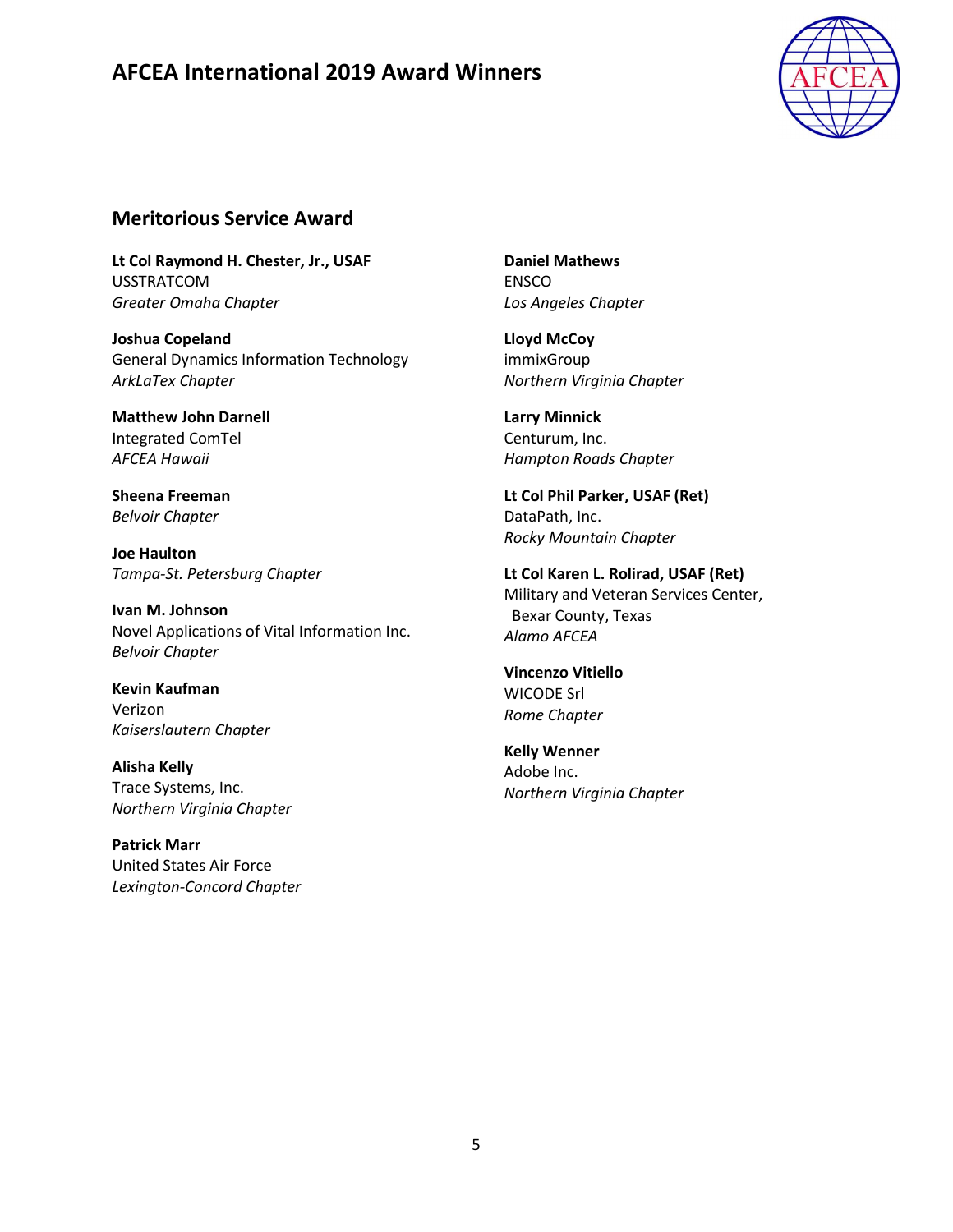

#### Harry C. Ingles Chapter Award

Alamo AFCEA Belvoir Chapter Emerald Coast Chapter Greater Omaha Chapter Palmetto Chapter Rocky Mountain Chapter

#### Brenda M. Dougherty Diversity Program Chapter Award

Belvoir Chapter Fort Knox Gold Vault Chapter Lexington-Concord Chapter

#### Distinguished Achievement to the Education Community Award

Rocky Mountain Chapter

### Model Chapter Program

| <b>AFCEA Energy</b>  | <b>Gulf Coast</b> | Philadelphia               |
|----------------------|-------------------|----------------------------|
| Aberdeen             | Hampton Roads     | Portugal                   |
| Alamo                | Hawaii            | Quantico-Potomac           |
| ArkLaTex             | Kaiserslautern    | Rocky Mountain             |
| Atlanta              | Lexington-Concord | Rome                       |
| Augusta-Fort Gordon  | London            | San Diego                  |
| <b>Belvoir</b>       | Los Angeles       | Scott-St. Louis Area       |
| <b>Bethesda</b>      | Middle Georgia    | South Carolina Low Country |
| Bonn e.V.            | Montgomery        | South Florida              |
| Central Maryland     | <b>Naples</b>     | Tampa-St. Petersburg       |
| Dayton-Wright        | North Carolina    | UK West                    |
| <b>Emerald Coast</b> | Northern Virginia | Washington DC              |
| Fort Knox Gold Vault | Oklahoma City     |                            |
| Greater Omaha        | Palmetto          |                            |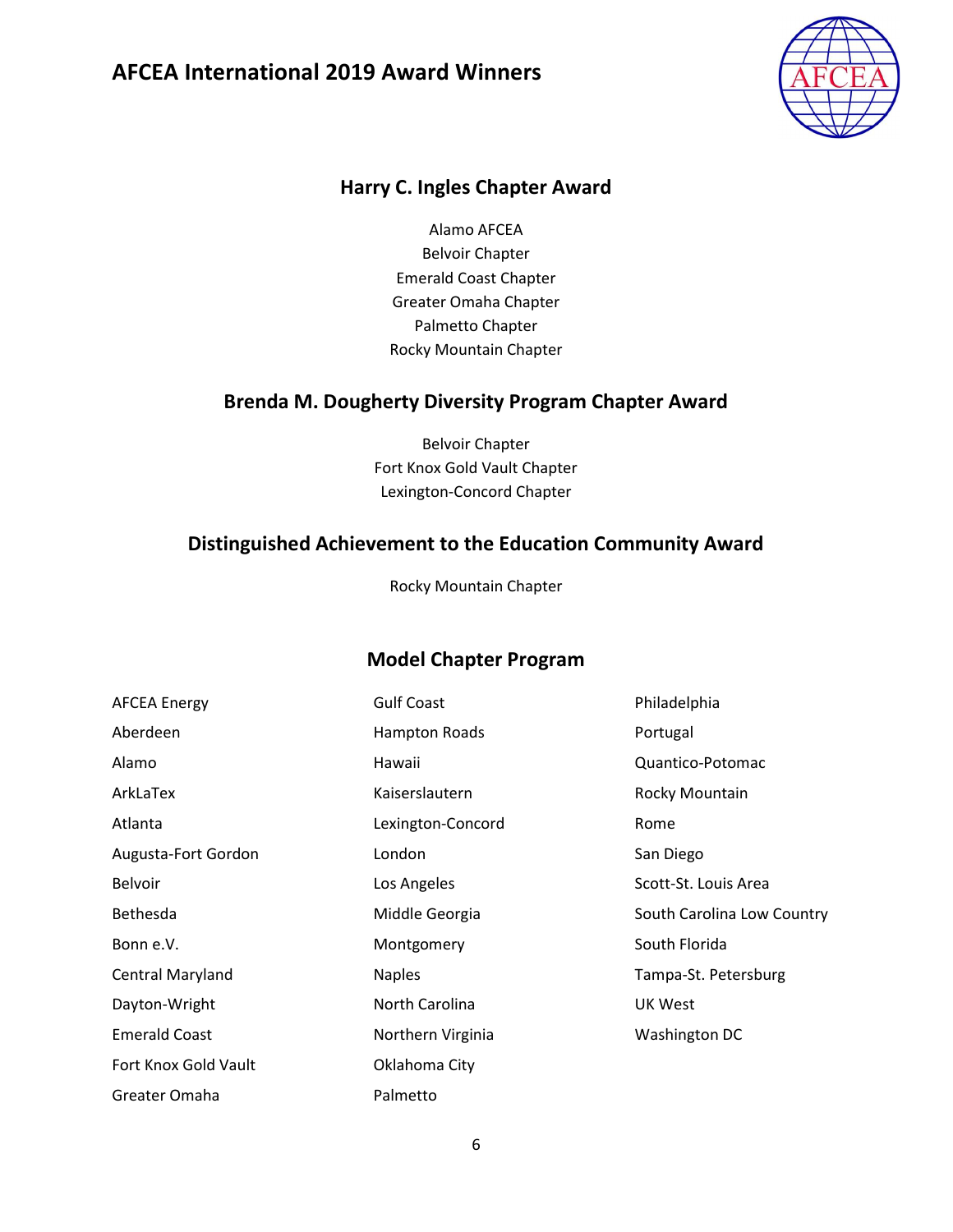

## Albert J. Myer Chapter Awards

#### Individual Member Growth

Belvoir Chapter North Carolina Chapter San Diego Chapter Twentynine Palms Chapter West Point Chapter

#### Individual Member Retention

Kansas City Chapter San Francisco Chapter

#### Individual Member Recruiting

Belvoir Chapter North Carolina Chapter San Diego Chapter Twentynine Palms Chapter West Point Chapter

#### Achievement

San Francisco Chapter Phantom Corps Chapter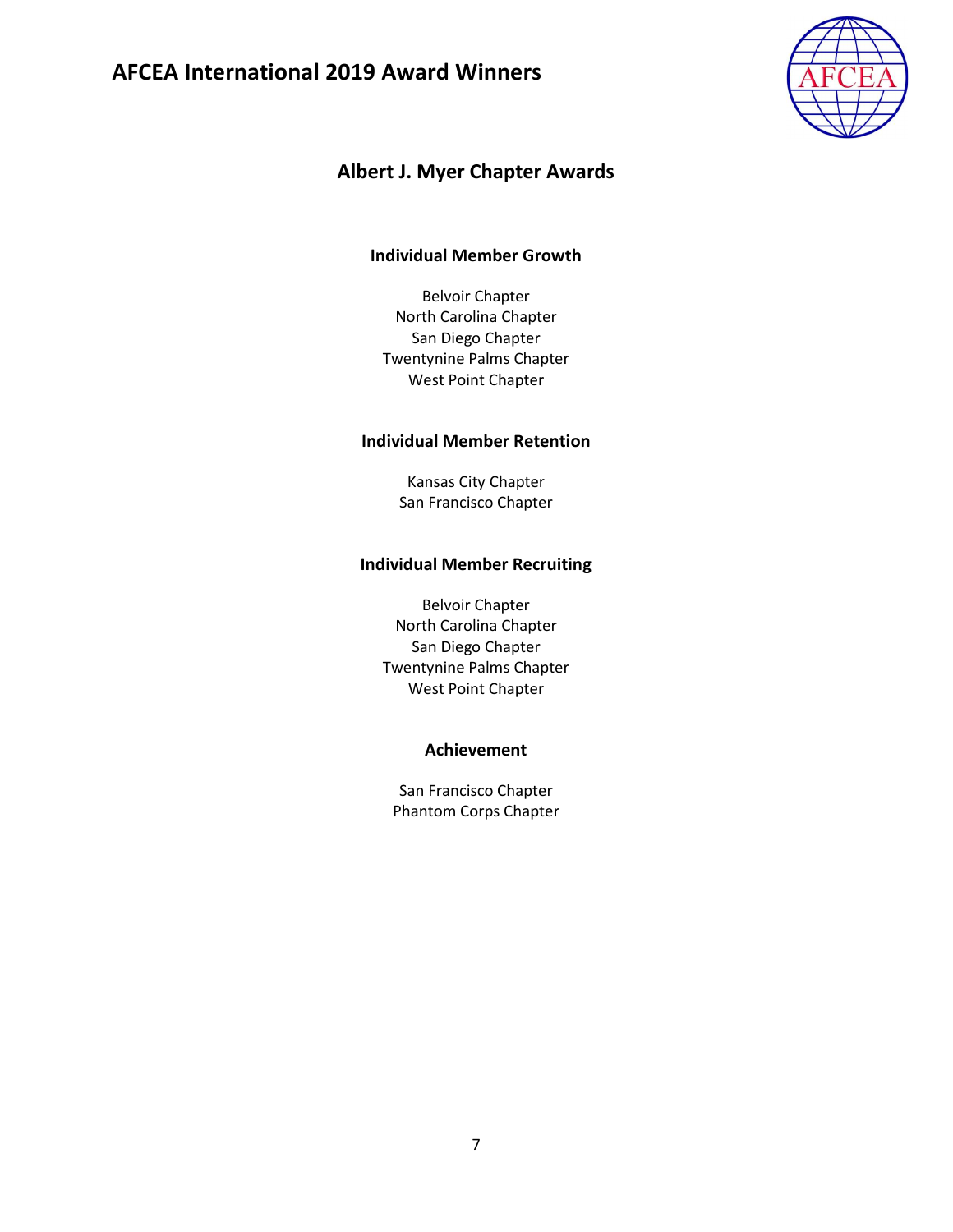

#### Young AFCEAN 40 Under 40 Awards

Shaun Bierweiler Cloudera

Alexander Bores Palantir Technologies

Michael Borohovski Tinfoil Security, Inc.

Hillary Boyce IntellecTechs

Ainsley Braun Tinfoil Security, Inc.

Nicolas Chadwick USSOCOM

Meredith Drennan MIT Lincoln Laboratory

Lee-Anne Edwards OneInaMil, LLC

SSgt Tajah Goins, USAF 86th Airlift Wing

Robert Hoffman USSOCOM/Jacobs

Brandon T. Jones WAEPA

Zachary Kaminski Jacobs

Kristine Kilgore IT Coalition

Clifford Kim NetImpact Strategies SMSgt Brandon Lambert, USAF 24 Air Force Headquarters

Matthias Lenz BWI GmbH

Raphaela Lorsbach BWI GmbH

Robert Ludwig Cisco

Brad Mascho NCI Information Systems, Inc.

Jacquie McKinney **TrussWorks** 

Mark McLarnon CyberPoint International, LLC

Dr. Jennifer Miller U.S. Air Force

Anu Myne MIT Lincoln Laboratory

MAJ Uchenna Njoku, USA The Joint Staff

SSgt Jacqueline L. Pablo, USAF U.S. Air Force

Darryl Peek **Salesforce** 

LT Jonathan Puing, USCG U.S. Coast Guard

Adam Rison Dev Technology Group